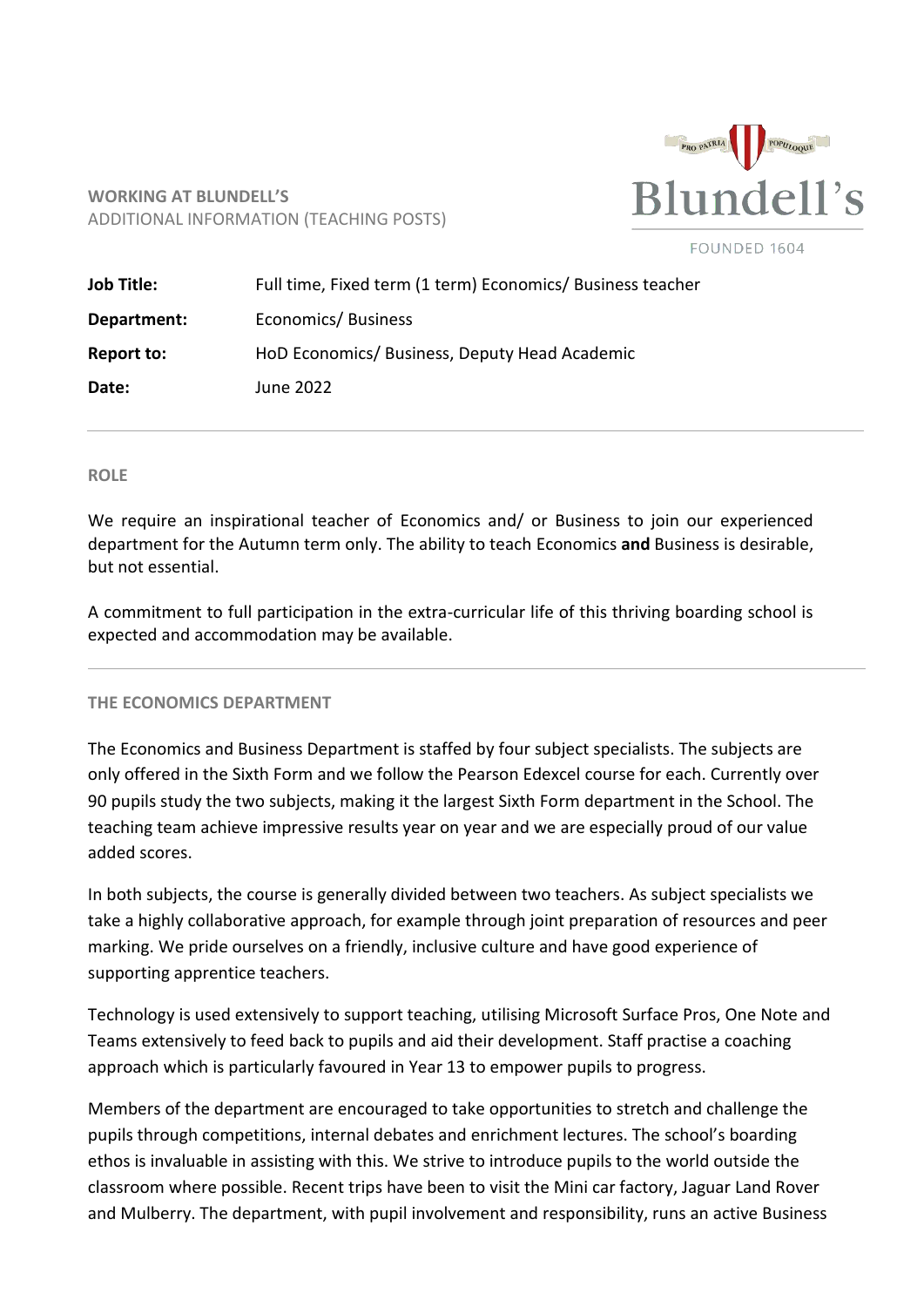and Economics Society, through which the pupils develop their understanding of topical economic and business issues beyond the syllabus. We pride ourselves in making the subject relevant and real to the pupils.

# **TEACHING POLICY**

## **Aims:**

To foster in pupils an enthusiasm for study, application of intellectual, physical or creative effort and the ability to think and learn for themselves;

To enable pupils to acquire new knowledge understanding and skills in the subjects taught;

To support and encourage pupil reflection about their academic progress and enable them to demonstrate achievement.

### **PERSON SPECIFICATION**

# **Blundell's School Teaching Policy**

### **Teachers will:**

- Show a clear command of the subject areas which they teach;
- Organise teaching programmes which meet curricular demands and pupils' needs;
- Plan lessons carefully, making their aims and objectives clear to pupils;
- Have high expectations of all pupils, challenging their knowledge and understandings and encouraging and enabling them to meet their full potential;
- Stimulate and maintain pupils' interest by a range of methods and their own enthusiasm;
- Use data on pupils' baseline to inform their teaching;
- Use personalised teaching strategies where appropriate to meet the needs of pupils of different abilities, including the most able, pupils for whom English is not their first language or those who have learning difficulties. Central lists of pupils and their particular learning requirements should be referred to;
- Set appropriate homework and assess and feedback to pupils on their work regularly and effectively, according to agreed standards and policies (see Marking and Assessment Policy)
- Manage pupils well, to maintain good order and discipline within the classroom;
- Develop good relationships with pupils through a balance of firmness and friendliness;
- Insist on punctuality in attending lessons and set a good example themselves;
- Provide a teaching environment which is bright, orderly and interesting. Classroom decoration should be updated frequently and there should be regular displays of pupils' work;